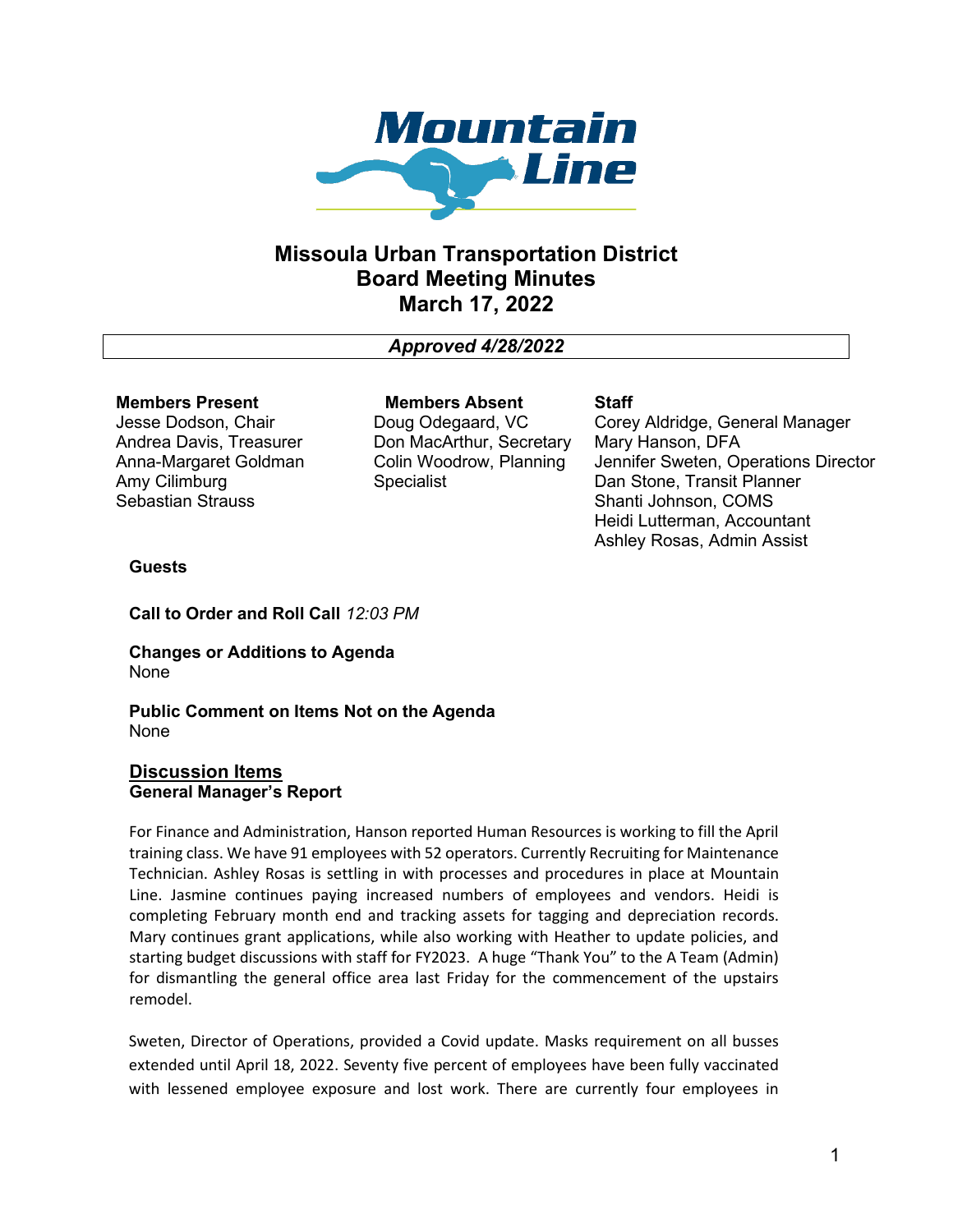training and a new operator class begins on April 4<sup>th</sup>. Reduced service ended on March 7<sup>th.</sup> Recruiting for Maintenance Technician and Interviewing for Dispatcher will lead to Operations being fully staffed for extended service in July. The new Training Center has been well received. Operations is back on the 1<sup>st</sup> floor. The Coordination Grant Application has been submitted to MDT. Stephane Gariepy was appointed Chief Safety Officer. Operations is working with Union on MOU for 7-day service.

Aldridge spoke on behalf of Woodrow and provided an update on Electrification and Bus & Bus Facilities. Updates on fleet Analysis and Charging Infrastructure. Discussed upcoming Grant opportunities for electrification. Aldridge also updated the Board on renovations. First floor remodel has completed. Remaining work includes second floor, bike station and TC delivery door. After having the Board's recommendation from Planning Committee, Aldridge stated that the District has decided to simplify the scope of the BSIP with plans of doing some work in-house. We will release an RFP for Phase II at the end of the month. Sign installations are expected to begin this spring. NOFO for Bus and Bus Facilities Grant was released with a deadline of May 31. A process overview was mentioned pertaining to the New Facilities Master Plan, which is largely due to Woodrow's dedication and hard work into seeing this project materialize. There continues to be work on Subrecipient Agreements between UDASH and Mountain Line.

Johnson gave update on Transit Operator Appreciation Day, as well as Operations Campaign and other Outreach highlights. Coming up in April are the April Spring Shift Campaign, and the celebration of Zero-Fare Partners on April 19.

 Aldridge updated the board on his recent visit with legislatures and committees in Washington, D.C. He met with Build America Bureau, an affiliate of USDOT and discussed Loan program which assists agencies in acquiring funding resources for planned projects. Aldridge also met with Director of CTAA. Aldridge was also elected to serve on Board of Directors for the Bus Coalition. Productive meetings were had with Senator Daines and Senator Tester's Offices. Both supportive and interested in assisting with letters for any Grant opportunities. During the Legislative Conference, discussions took place of the Transportation Package and what that looks like for the future of Transit.

## **Action Items**

.

#### **Minutes of February 24, 2022**

Cilimburg made a motion to approve the minutes of February 24, 2022, seconded by Strauss. The motion carried unanimously.

#### **January 2022 Financials**

 Hanson went over the Financial Statements for January 2022. All reserves are fully funded and targets are being met. Facilities Capital Project is fully funded at the five (7) year reserve of \$8,047,664. Fleet Replacement Reserve is fully funded at the seven (7) year reserve of \$3,641,829. Unrestricted Net Position is 1,650,943.